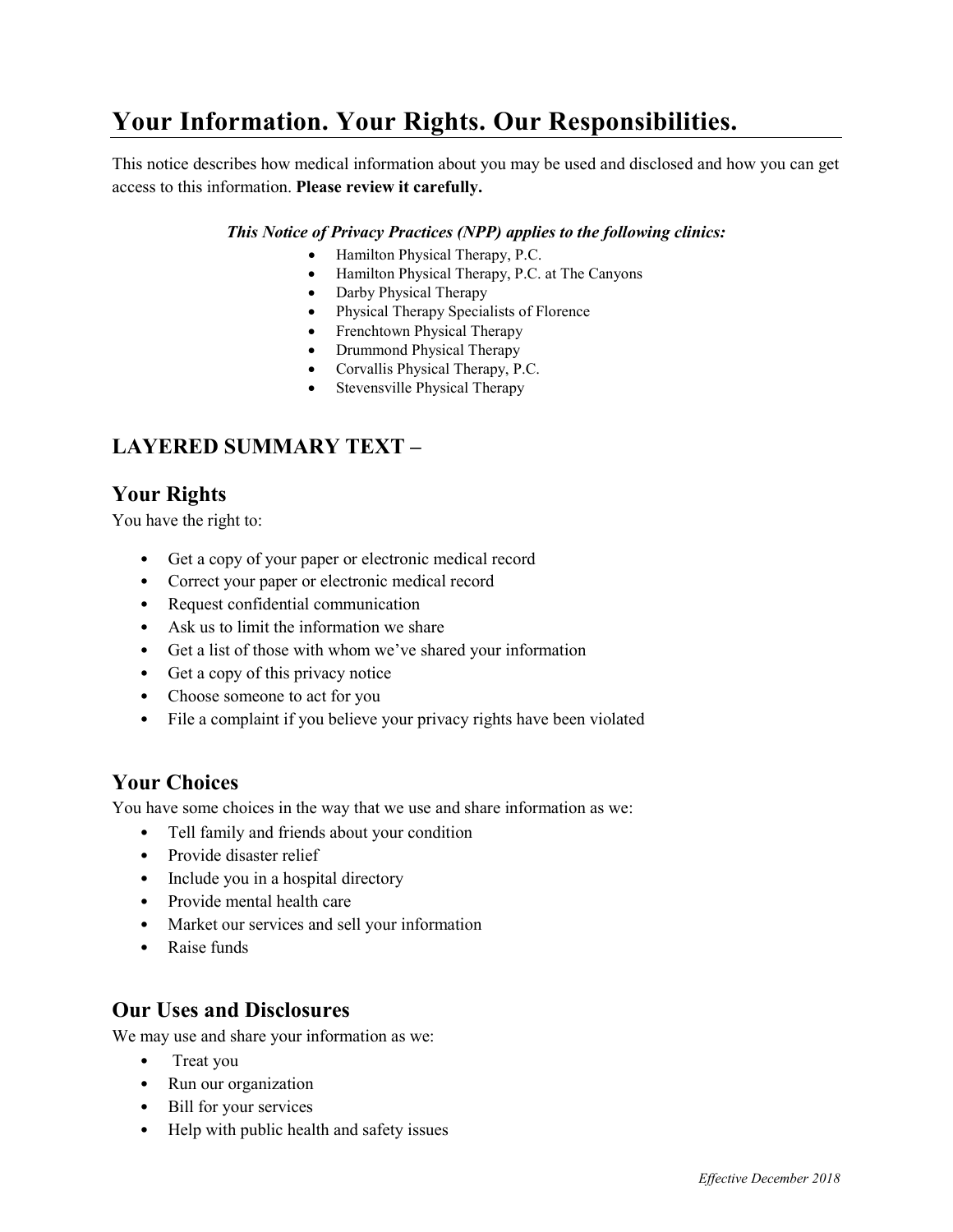- Do research
- Comply with the law
- Respond to organ and tissue donation requests
- Work with a medical examiner or funeral director
- Address workers' compensation, law enforcement, and other government requests
- Respond to lawsuits and legal actions

# **Your Rights**

**When it comes to your health information, you have certain rights.** This section explains your rights and some of our responsibilities to help you.

### **Get an electronic or paper copy of your medical record**

- You can ask to see or get an electronic or paper copy of your medical record and other health information we have about you. Ask us how to do this.
- We will provide a copy or a summary of your health information, usually within 30 days of your request. We may charge a reasonable, cost-based fee.

### **Ask us to correct your medical record**

- You can ask us to correct health information about you that you think is incorrect or incomplete. Ask us how to do this.
- We may say "no" to your request, but we'll tell you why in writing within 60 days.

### **Request confidential communications**

- You can ask us to contact you in a specific way (for example, home or office phone) or to send mail to a different address.
- We will say "yes" to all reasonable requests.

### **Ask us to limit what we use or share**

- You can ask us not to use or share certain health information for treatment, payment, or our operations. We are not required to agree to your request, and we may say "no" if it would affect your care.
- If you pay for a service or health care item out-of-pocket in full, you can ask us not to share that information for the purpose of payment or our operations with your health insurer. We will say "yes" unless a law requires us to share that information.

#### **Get a list of those with whom we've shared information**

- You can ask for a list (accounting) of the times we've shared your health information for six years prior to the date you ask, who we shared it with, and why.
- We will include all the disclosures except for those about treatment, payment, and health care operations, and certain other disclosures (such as any you asked us to make). We'll provide one accounting a year for free but will charge a reasonable, cost-based fee if you ask for another one within 12 months.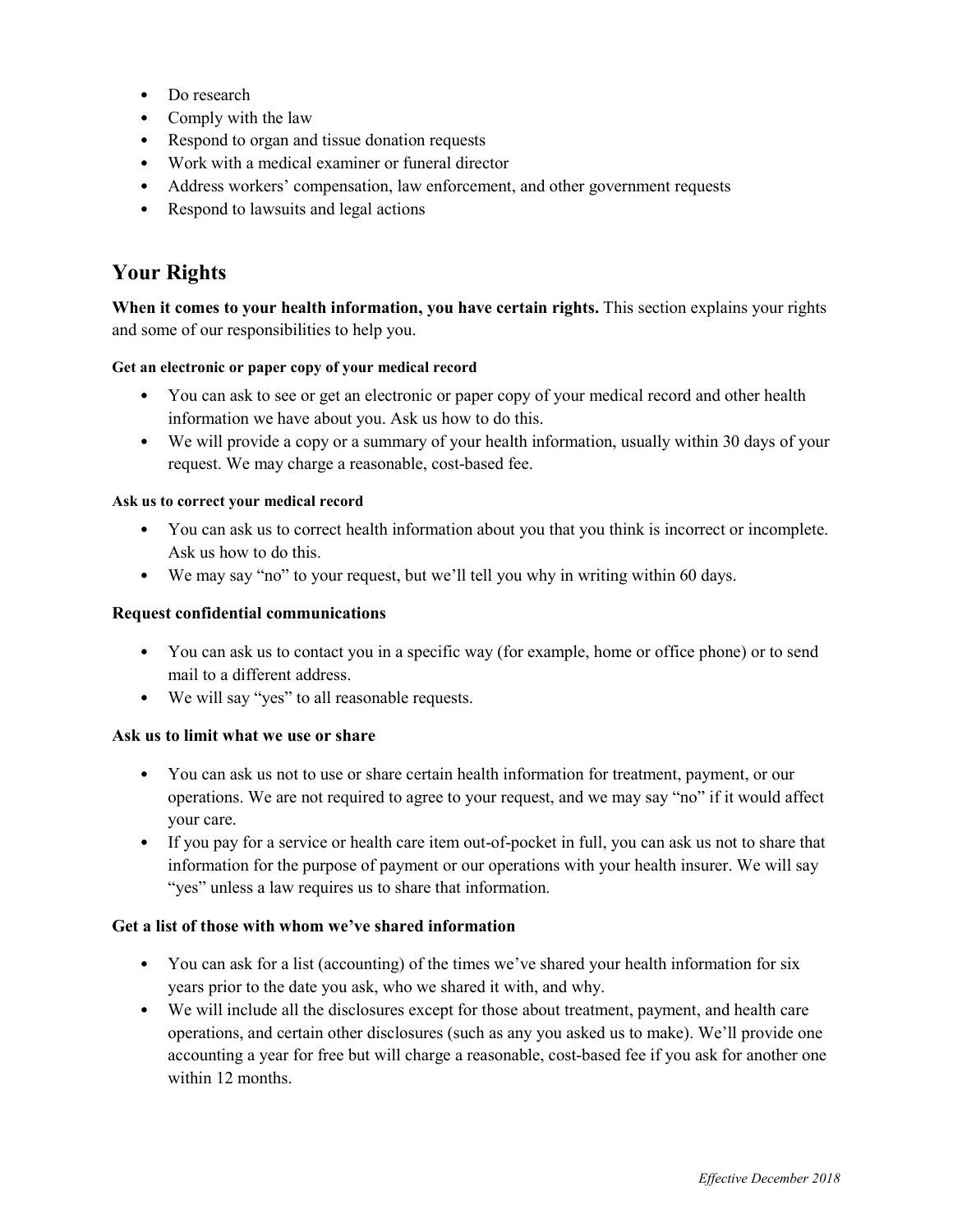### **Get a copy of this privacy notice**

You can ask for a paper copy of this notice at any time, even if you have agreed to receive the notice electronically. We will provide you with a paper copy promptly.

### **Choose someone to act for you**

- If you have given someone medical power of attorney or if someone is your legal guardian, that person can exercise your rights and make choices about your health information.
- We will make sure the person has this authority and can act for you before we take any action.

### **File a complaint if you feel your rights are violated**

- You can complain if you feel we have violated your rights by contacting us using the information on page 1.
- You can file a complaint with the U.S. Department of Health and Human Services Office for Civil Rights by sending a letter to 200 Independence Avenue, S.W., Washington, D.C. 20201, calling 1-877-696-6775, or visiting **www.hhs.gov/ocr/privacy/hipaa/complaints/.**
- We will not retaliate against you for filing a complaint.

# **Your Choices**

**For certain health information, you can tell us your choices about what we share.** If you have a clear preference for how we share your information in the situations described below, talk to us. Tell us what you want us to do, and we will follow your instructions.

In these cases, you have both the right and choice to tell us to:

- Share information with your family, close friends, or others involved in your care
- Share information in a disaster relief situation
- Include your information in a hospital directory

*If you are not able to tell us your preference, for example if you are unconscious, we may go ahead and share your information if we believe it is in your best interest. We may also share your information when needed to lessen a serious and imminent threat to health or safety.*

In these cases we never share your information unless you give us written permission:

- Marketing purposes
- Sale of your information
- Most sharing of psychotherapy notes

In the case of fundraising:

• We may contact you for fundraising efforts, but you can tell us not to contact you again.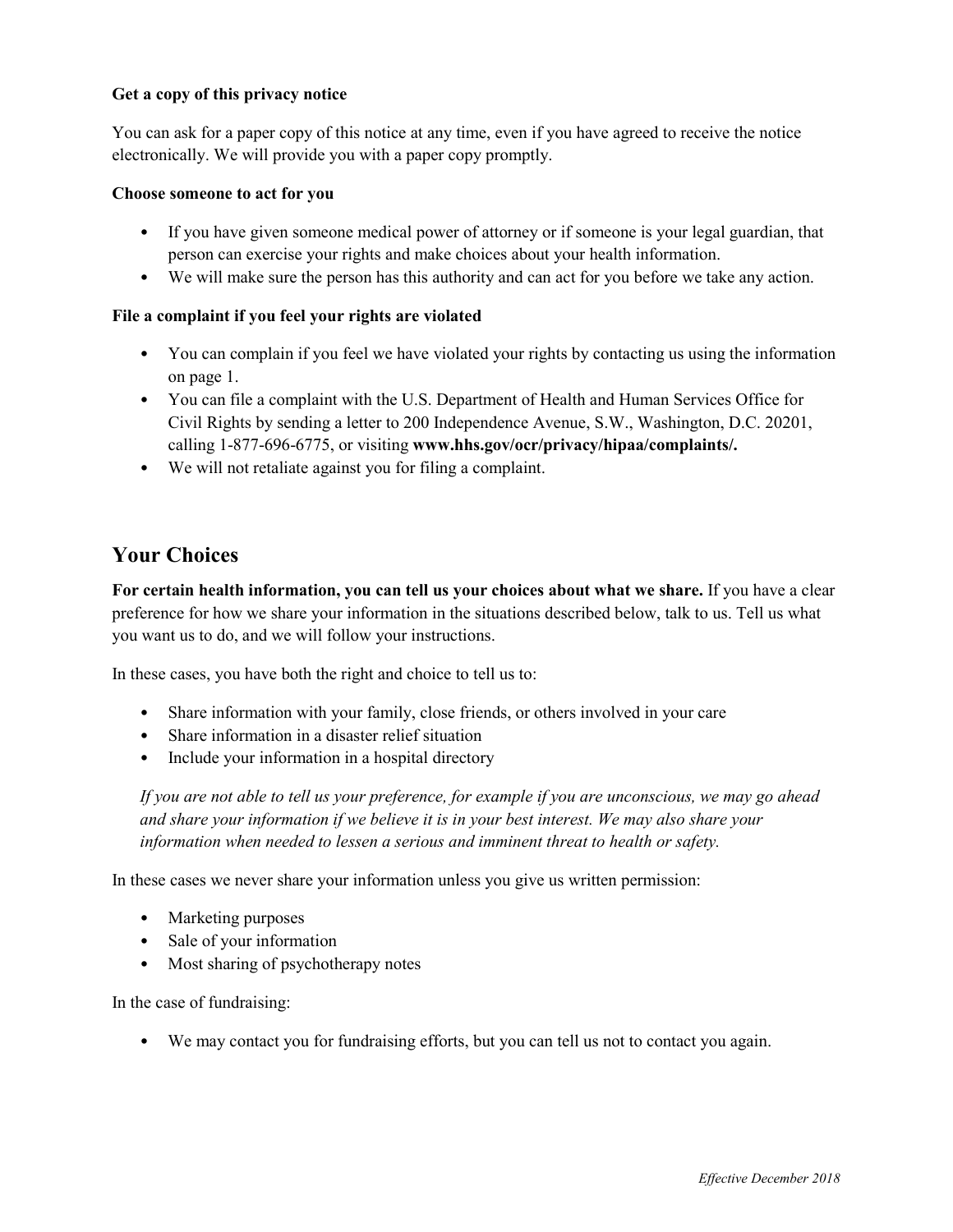# **Our Uses and Disclosures**

### **How do we typically use or share your health information?**

We typically use or share your health information in the following ways.

### **Treat you**

We can use your health information and share it with other professionals who are treating you.

*Example: A doctor treating you for an injury asks another doctor about your overall health condition.*

#### **Run our organization**

We can use and share your health information to run our practice, improve your care, and contact you when necessary.

*Example: We use health information about you to manage your treatment and services.* 

### **Bill for your services**

We can use and share your health information to bill and get payment from health plans or other entities.

*Example: We give information about you to your health insurance plan so it will pay for your services.* 

### **How else can we use or share your health information?**

We are allowed or required to share your information in other ways – usually in ways that contribute to the public good, such as public health and research. We have to meet many conditions in the law before we can share your information for these purposes. For more information see: www.hhs.gov/ocr/privacy/hipaa/understanding/consumers/index.html**.**

#### **Help with public health and safety issues**

We can share health information about you for certain situations such as:

- Preventing disease
- Helping with product recalls
- Reporting adverse reactions to medications
- Reporting suspected abuse, neglect, or domestic violence
- Preventing or reducing a serious threat to anyone's health or safety

### **Do research**

We can use or share your information for health research.

#### **Comply with the law**

We will share information about you if state or federal laws require it, including with the Department of Health and Human Services if it wants to see that we're complying with federal privacy law.